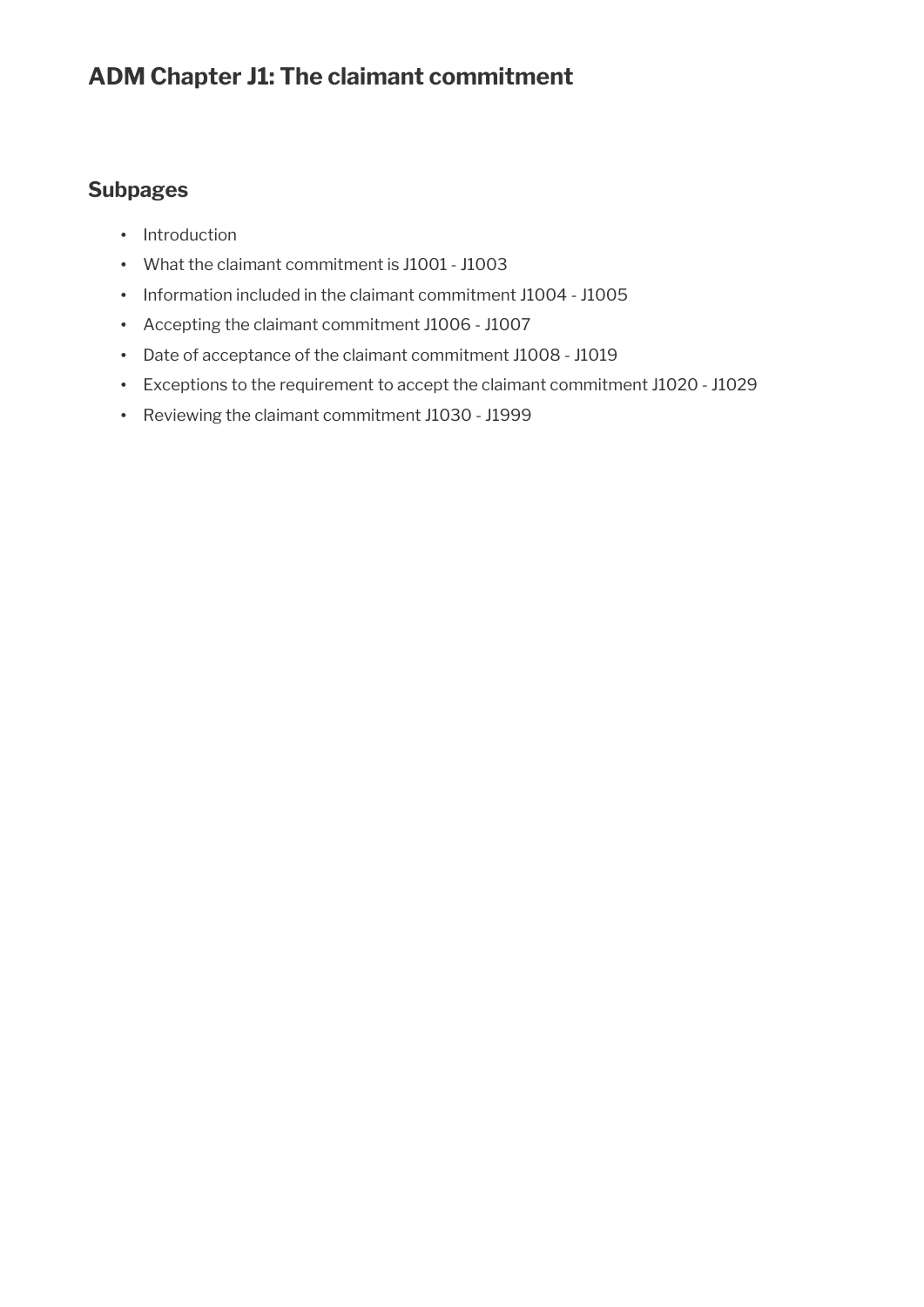# **Introduction**

This chapter contains guidance on the claimant commitment in UC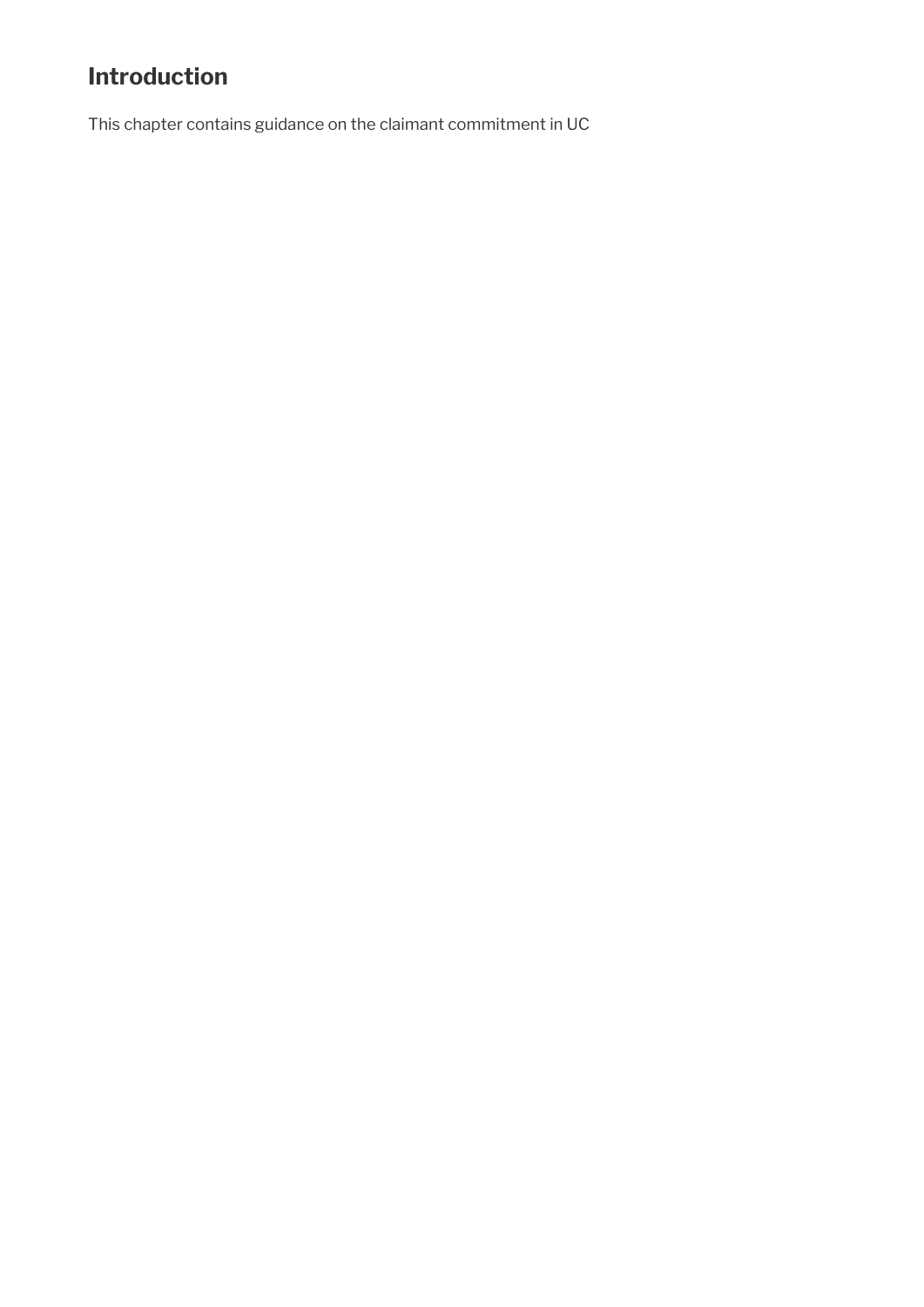# **What the claimant commitment is J1001 - J1003**

J1001 It is a condition of entitlement to UC that a claimant has accepted a claimant commitment $^{\rm 1.}$ For joint claimants, it is a condition of entitlement that each of them has accepted a claimant commitment $^{\rm 2}$ . Unless a claimant commitment

**1.** has been accepted **or**

**2.** can be treated as having been accepted

then there can be no entitlement to UC (see further guidance at J1006). For joint claimants if either member of the couple refuses to accept a claimant commitment then the couple are not entitled to UC.

**Note 1:** There is a fundamental difference between an undertaking being accepted by a claimant and a mandatory requirement being imposed by the Secretary of State. A failure to comply with the claimant commitment does not entail any breach of the conditions of entitlement or mean that it has ceased to be accepted, however there can be no entitlement to UC if the claimant has not accepted a claimant commitment and failure to accept a claimant commitment at the outset of the claim will result in a disallowance of UC.

**Note 2**: Where commitments are reviewed during an award see the guidance at J1030 et seq.

#### 1 [WR Act 12, s 4\(1\)\(e\)](https://www.legislation.gov.uk/ukpga/2012/5/section/4); 2 [s 3\(2\)\(a\)](https://www.legislation.gov.uk/ukpga/2012/5/section/3) & [s 4\(1\)\(e\)](https://www.legislation.gov.uk/ukpga/2012/5/section/4)

J1002 Once accepted the claimant commitment is a record of a claimant's responsibilities during an award of UC $^{\rm 1}$ . A failure to comply with a work-related requirement for no good reason will result in a reduction in the award of  $UC^{1}$ .

**Note:** Although a reduction (sanction) may be imposed for failures to comply for no good reason with work-related and connected requirements that are recorded in the claimant commitment, there is no direct sanction for a failure to comply with a requirement just because it is included in the claimant commitment. A failure to comply with any requirement imposed by the Secretary of State is a matter for a potential sanction and consideration of whether what was specifed is unreasonable and whether a sanction is applicable is to be considered under good reason. For full guidance on failures to comply, good reason and sanctions see ADM Chapters K1 to K9. In particular see guidance regarding the public law principles of fairness at K1151 et seq. For the relevance of the claimant commitment when considering whether a sanction can be imposed see guidance at ADM K1176.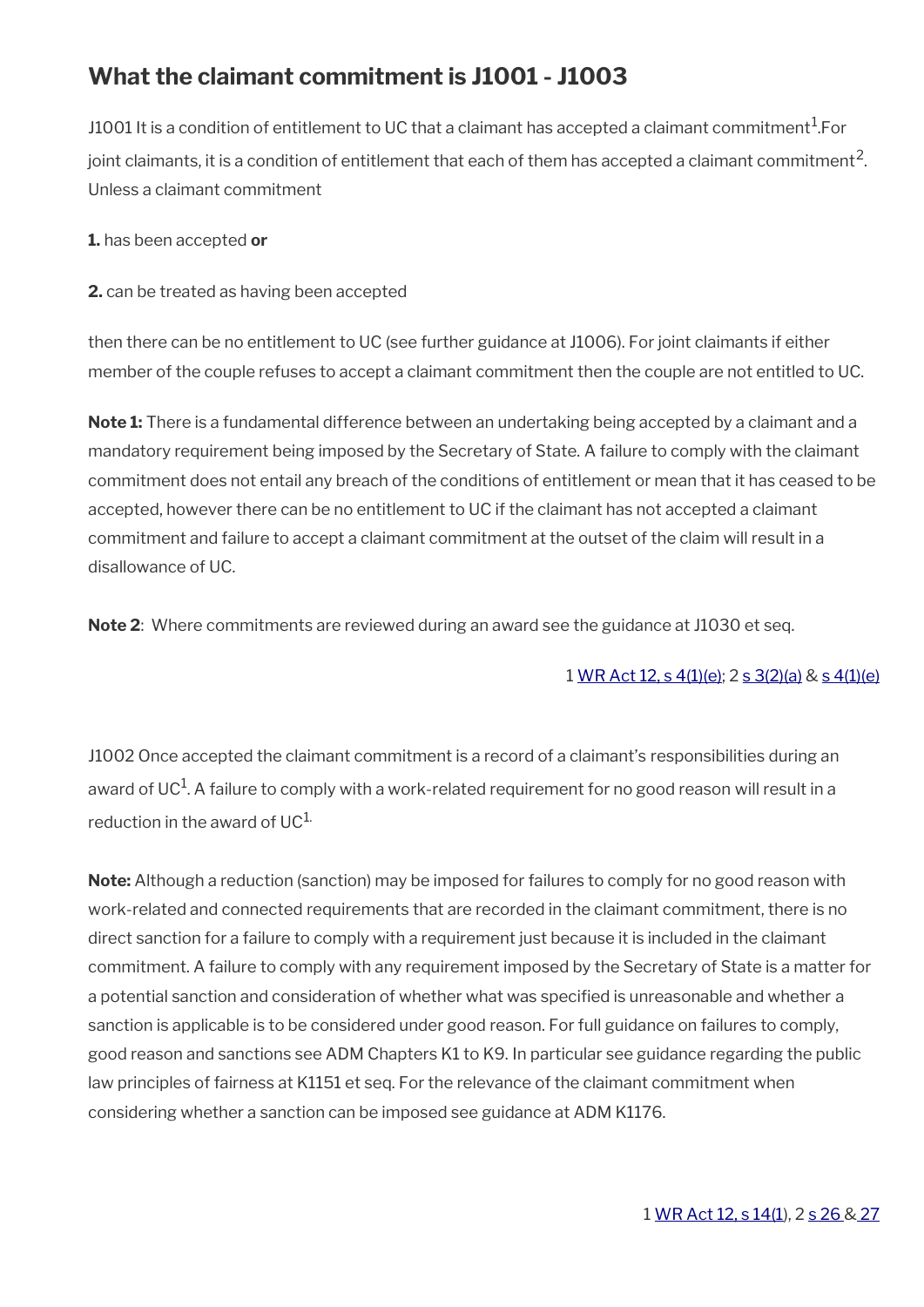J1003 It is the responsibility of the Secretary of State to prepare for each UC claimant a claimant commitment. A claimant commitment can be

**1.** reviewed **and**

#### **2.** updated

at such times as the Secretary of State sees fit $^{1}$ .

**Note:** The claimant commitment should be set out after a full and cooperative discussion with the claimant where the claimant accepts that the requirements within it are reasonable and achievable (also see J1004, J1010 and J1011). Where the commitments are to be reviewed see J1030 et seq.

1 [WR Act 12, s 14\(2\)](https://www.legislation.gov.uk/ukpga/2012/5/section/14)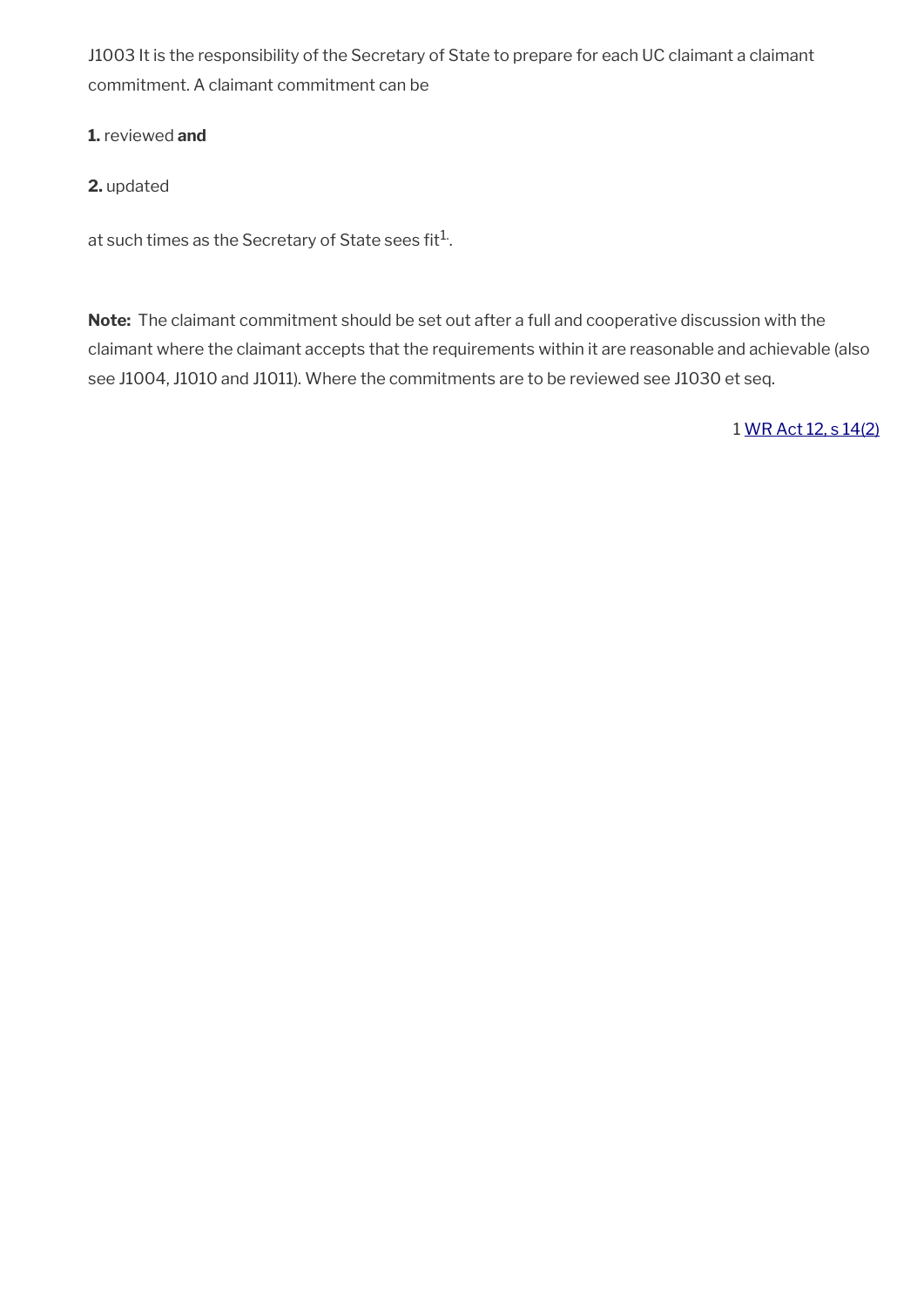### **Information included in the claimant commitment J1004 - J1005**

J1004 A claimant commitment **must** include<sup>1</sup>

- **1.** a record of the requirements that the claimant must comply with in connection with an award of UC, or such of them as the Secretary of State considers it appropriate to include **and**
- **2.** any information specifed in regulations **and**
- **3.** any other information that the Secretary of State considers appropriate.

**Note 1:** The claimant commitment may also include a connected requirement<sup>2</sup> see ADM Chapter J3 for more guidance.

**Note 2**: The requirements within a claimant commitment **must** be reasonable and achievable and be tailored to the individual claimant, fully taking into account all their circumstances, the local job market and any extenuating circumstances or relevant restrictions at the time and should be set in discussion with the claimant. Requirements must be based on the claimant's personal circumstances, including considering the impact of their health and wider situation. Claimants with a health condition or disability, including those who are immunocompromised, will have tailored commitments based on their personal circumstances, including considering the impact of their health and wider situation. For example, claimant commitments reviewed as a consequence of the lifting of coronavirus restrictions would have to be reasonable for the 'new normal' and acknowledge the reality of the local jobs market and the claimant's personal circumstances. The claimant has to be allowed to adhere to the latest public health advice including local and national coronavirus related restrictions. It is important to respect and be considerate of those who may wish to retain a more cautious approach to protect themselves and others. The claimant commitment should refect any personal limitations, restrictions and special requirements the claimant may have. For full guidance on setting work-related requirements see ADM Chapter J3.

**Note 3:** Acceptance of a claimant commitment does not mean the claimant has agreed with the requirements nor does it mean there is a personal commitment to carrying out the stated requirements. The information within it is insufficiently specific and the requirements are often merely generic. The claimant commitment imposes requirements but further communications are required to set the requirement of a specifc activity on a given date at a specifc time. For example the claimant commitment may require the claimant to take part in interviews with their work coach but a further notifcation will be required, usually set via a 'To do' in the claimant's journal detailing the time, date, place and reason of the appointment. For further guidance on the relevance of the information included within the claimant commitment see the section on the public law principles of fairness in ADM Chapter K1 (Sanctions – general principles).

**Note 4**: If the requirements have to be reviewed see the guidance at J1030 et seq.

#### 1 [WR Act 12, s 14\(4\),](https://www.legislation.gov.uk/ukpga/2012/5/section/14) 2 [s 23\(4\)](https://www.legislation.gov.uk/ukpga/2012/5/section/23)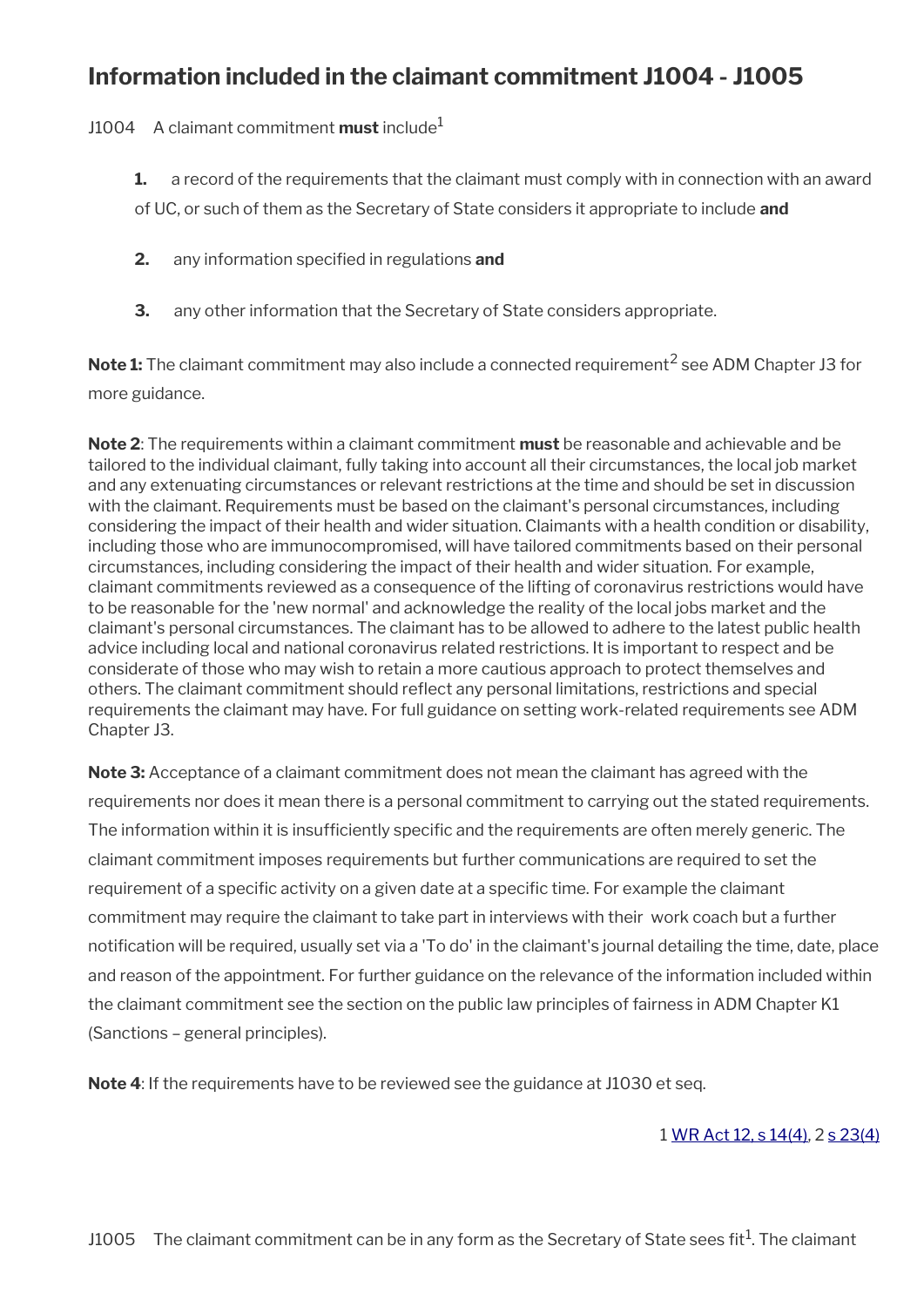commitment will be a written document which can be accepted in various ways (see J1007).

1 [WR Act 12, s 14\(3\)](https://www.legislation.gov.uk/ukpga/2012/5/section/14)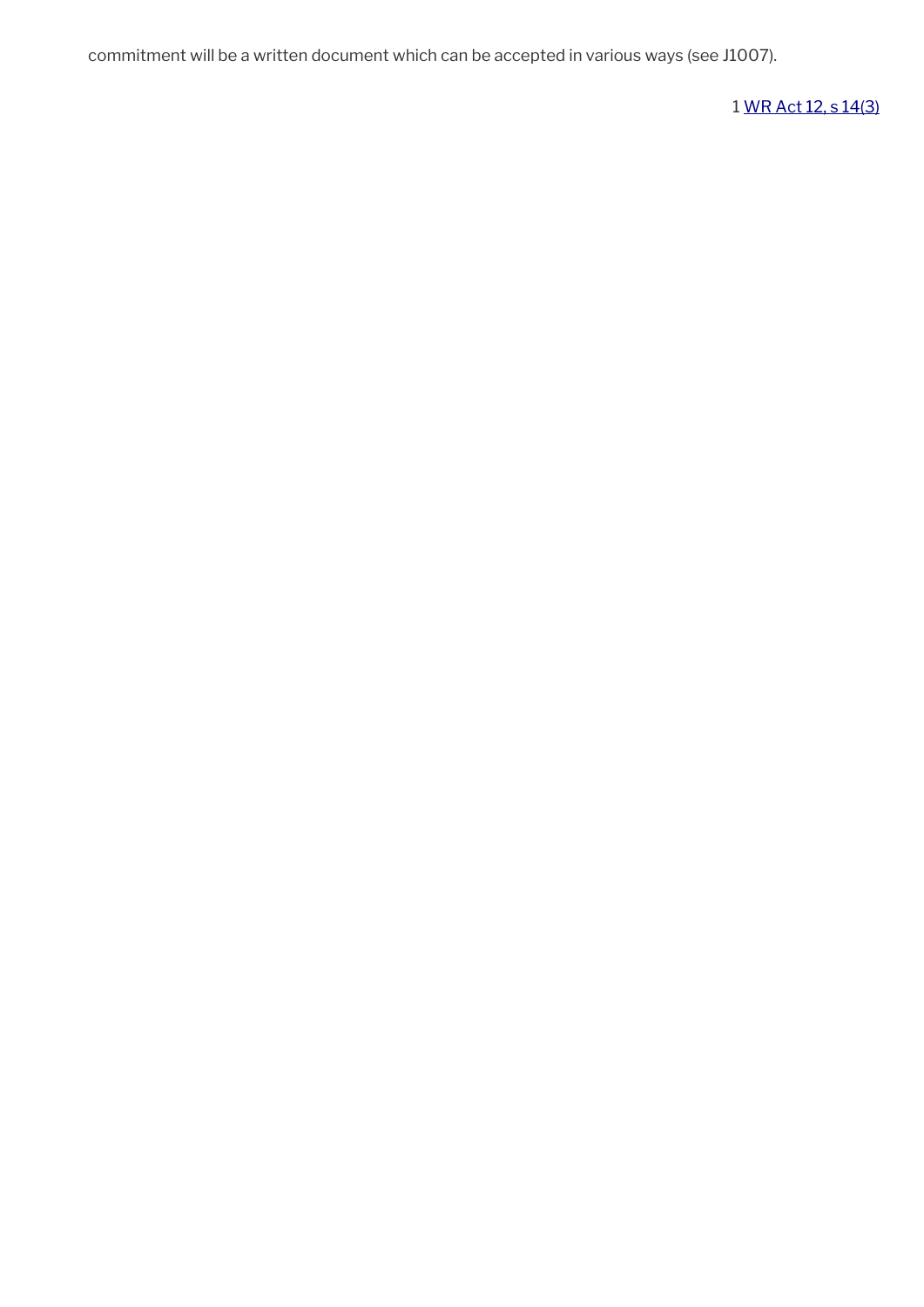# **Accepting the claimant commitment J1006 - J1007**

### **Accepting the claimant commitment**

J1006 In order to be entitled to UC, a claimant can only be said to have accepted a claimant commitment where it is

**1.** the most up-to-date version **and**

**2.** accepted by the claimant in the manner specified in regulations and further by the Secretary of State $^1$ .

**Note 1:** If the claimant declines to accept a claimant commitment at the outset of the claim to UC this would result in a disallowance of the claim.

**Note 2**: If during an award there is a requirement to accept revised commitments see the guidance at J1030.

1 [WR Act 12, s 14\(5\)](https://www.legislation.gov.uk/ukpga/2012/5/section/14); [UC Regs, reg 15\(4\)](https://www.legislation.gov.uk/uksi/2013/376/regulation/15)

J1007 The methods by which a claimant commitment can be accepted by a person is set out in regulations as

- **1.** electronically **or**
- **2.** by telephone **or**
- **3.** in writing<sup>1</sup>.

The Secretary of State can specify which of these methods are to be used by a person to accept their claimant commitment.

1 [UC Regs, reg 15\(4\)](https://www.legislation.gov.uk/uksi/2013/376/regulation/15)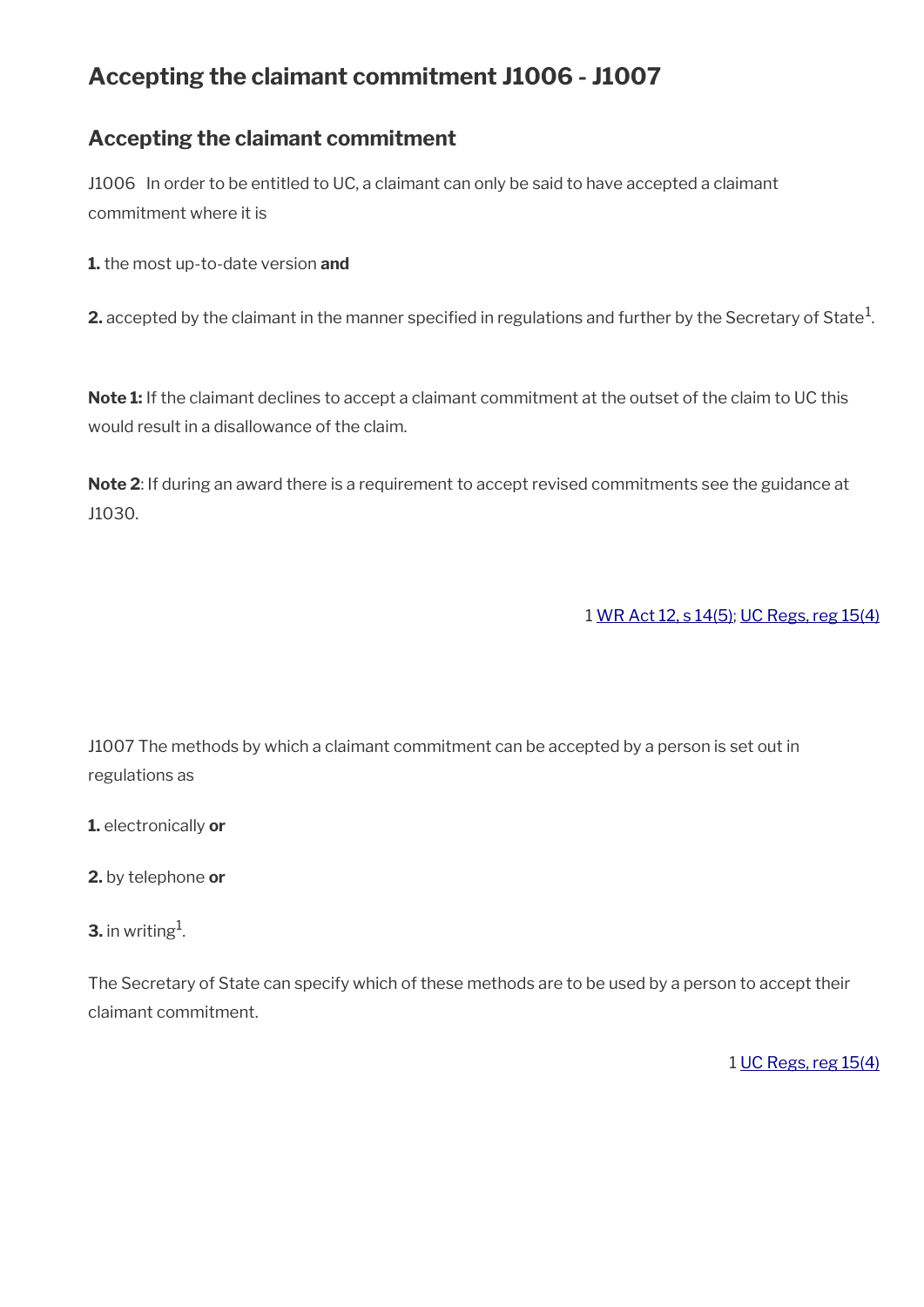# **Date of acceptance of the claimant commitment J1008 - J1019**

### **Date of acceptance of the claimant commitment**

J1008 There will often be a gap of time between the date of

**1.** claim **and**

**2.** acceptance

of the claimant commitment.

J1009 Where there is such a gap then the claimant can be treated as having accepted the claimant commitment on the frst day in respect of which the claim has been made. However, the claimant commitment has to be accepted within a time specified by the Secretary of State $^{\rm 1}$ . This may be referred to as a "cooling off" period.

#### 1 [UC Regs, reg 15\(1\)](https://www.legislation.gov.uk/uksi/2013/376/regulation/15)

J1010 The claimant commitment is generated as a result of a conversation with the claimant. There may be occasions where the claimant refuses to accept their claimant commitment. The claimant must be offered a cooling off period so that they can reconsider. The cooling off period should be a maximum of seven calendar days.

J1011 Claimants who fall into the all work-related requirements group or the work preparation group will need to have a discussion with a work coach before a claimant commitment can be drawn up and accepted. Claimant commitments for claimants not in either the all work-related requirements group or the work preparation group may be accepted as part of the normal claims process.

**Note**: The requirements within the claimant commitment must be reasonable and achievable and fully take into account all the claimants individual circumstances, the local job market and any extenuating circumstances (also see J1004).

#### **Example 1**

Jack made his claim to UC on 20.5.13. However, he was unable to be seen by the Jobcentre to discuss and accept his claimant commitment straightaway. An appointment was made for 28.5.13. When Jack attends the Jobcentre on 28.5.13, he accepts his claimant commitment and is treated as having accepted it on 20.5.13. This therefore allows Jack to meet that particular condition of entitlement for UC from the date of claim.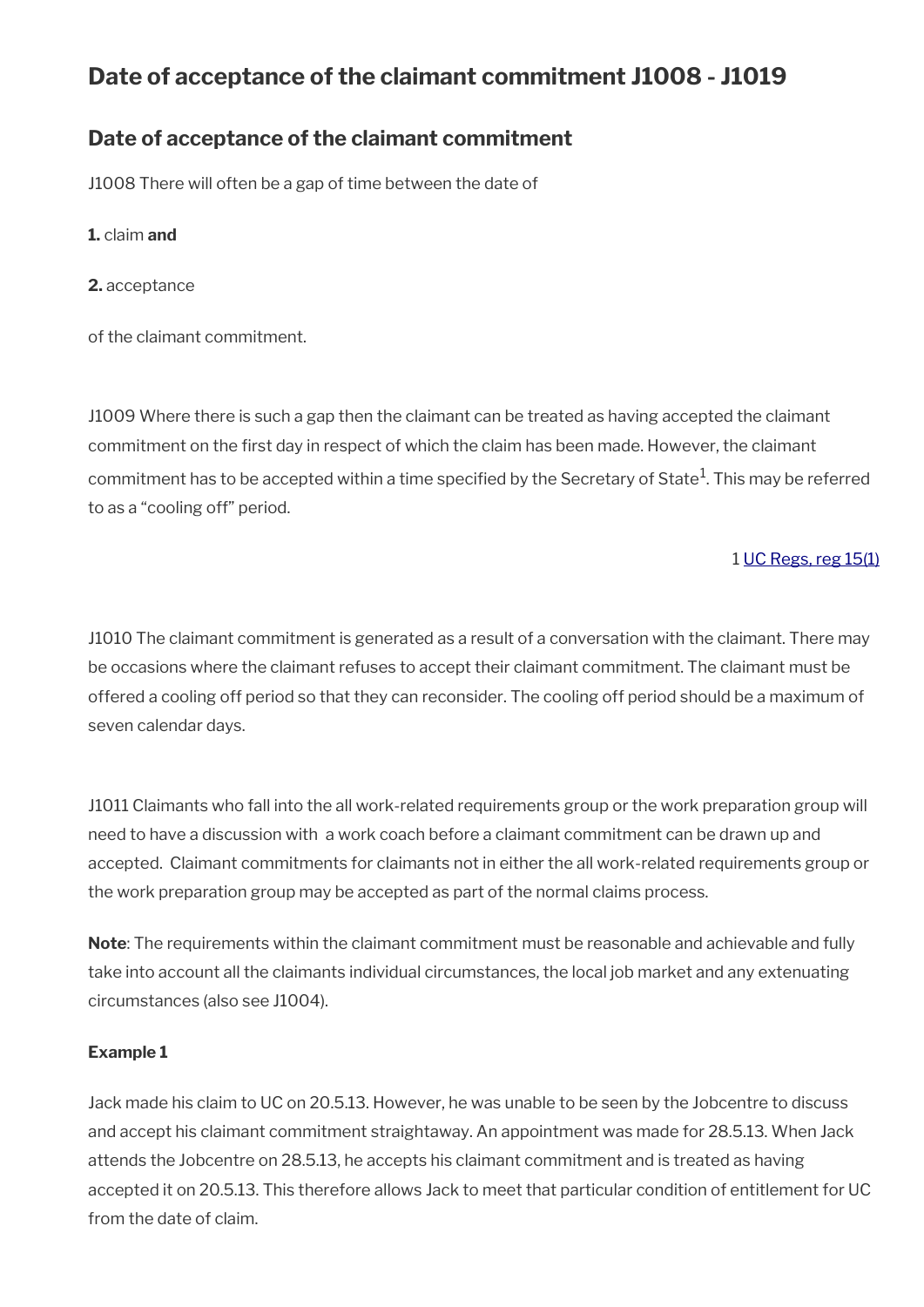Chris made his claim for UC on 20.5.13. A claimant commitment is drawn up but Chris is not entirely happy with the requirements recorded on it. Chris's work coach allows Chris time to consider the contents of the claimant commitment and the consequences for Chris and his household of not accepting the claimant commitment. Chris is given up to seven calendar days to consider this. After four days, Chris decides to accept the claimant commitment and so it takes effect from 20.5.13.

#### **Example 3**

Michelle made her claim for UC on 20.5.13. A claimant commitment is drawn up but Michelle is not entirely happy with the requirements recorded on it. Michelle's work coach allows Michelle time to consider the contents of the claimant commitment and the consequences for Michelle and her household of not accepting the claimant commitment. She is given up to seven calendar days to consider this. Seven days pass and Michelle makes no contact regarding the claimant commitment. The DM decides that in respect of the claim for UC made on 20.5.13, Michelle is not entitled. This is because a claimant commitment has not been accepted.

J1012 Where an award of UC may be made

**1.** without the claimant making a claim **and**

**2.** where the claimant commitment has been accepted by the claimant within the time specifed by the Secretary of State

the claimant commitment is treated as having been accepted on the first day of the first assessment period of that award $^{\rm 1}$ .

**Note:** ADM Chapter A2 provides guidance on circumstances where an award of UC can be made without a claim being required.

1 [UC Regs, reg 15\(2\)](https://www.legislation.gov.uk/uksi/2013/376/regulation/15)

#### **Example**

Madelene was entitled to UC but her award came to an end when her income exceeded the prescribed minimum. Two months later, Madelene's income drops so that she would be entitled to UC again. An award of UC is made without the requirement for Madelene to make a new claim. Madelene is required to accept a new claimant commitment in respect of this latest award of UC. This claimant commitment takes effect from the frst day of the assessment period of the latest award of UC. Madelene therefore satisfies that condition of entitlement for UC and her award of UC will begin from the first day of that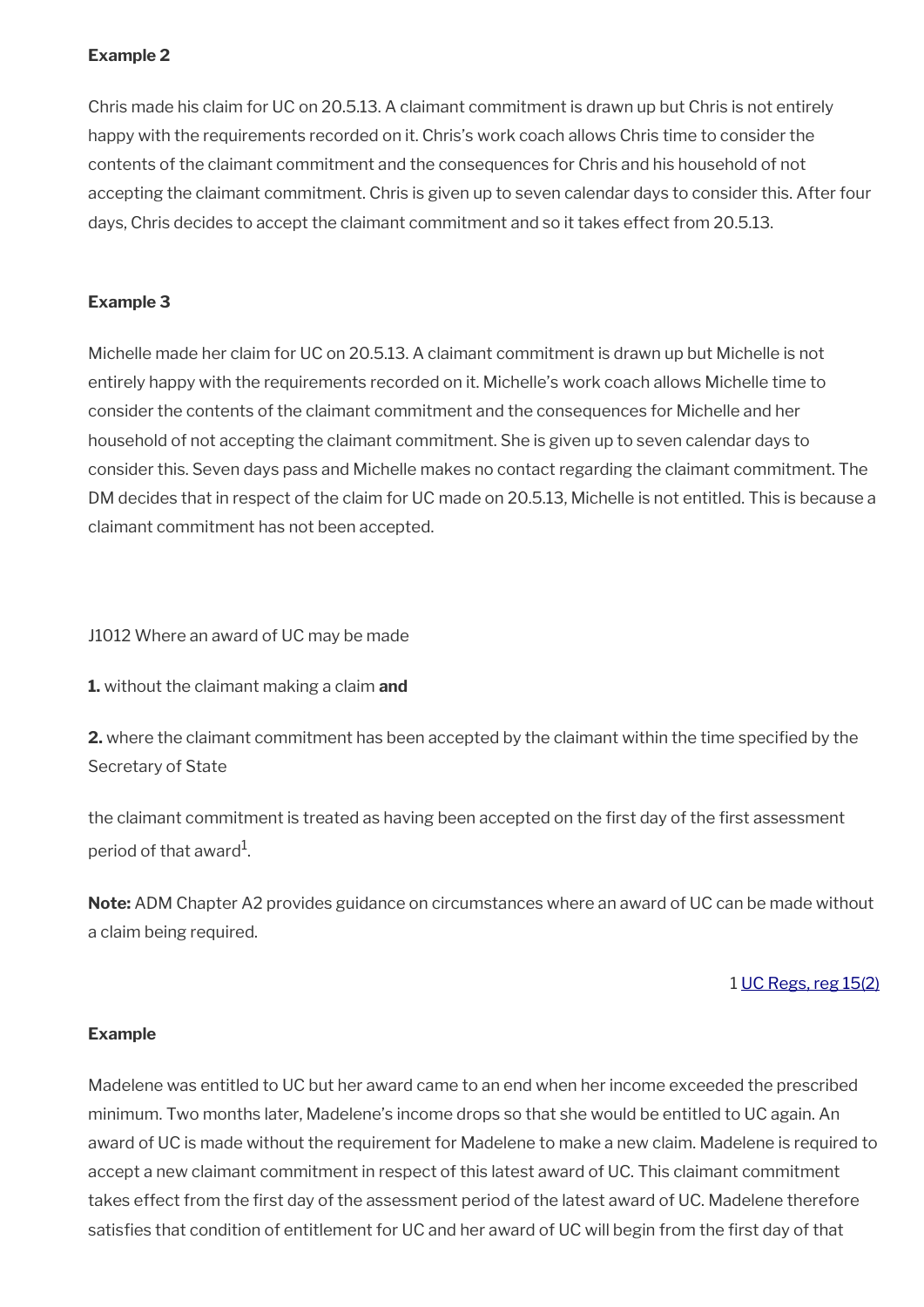#### J1013 – J1014

#### **Extending the period of time to accept the claimant commitment**

J1015 The period of time within which a person is required to accept

**1.** a claimant commitment **or**

**2.** an updated claimant commitment

can be extended.

J1016 The extended period of time applies where the claimant has requested that the Secretary of State review

**1.** any action proposed as

**1.1** a work search requirement **or**

**1.2** a work availability requirement **or**

**2.** whether any limitation should apply to

**2.1** a work search requirement **or**

**2.2** a work availability requirement

so long as the Secretary of State considers the request as reasonable $^1\!$ 

1 [UC Regs, reg 15\(3\)](https://www.legislation.gov.uk/uksi/2013/376/regulation/15)

J1017 – J1019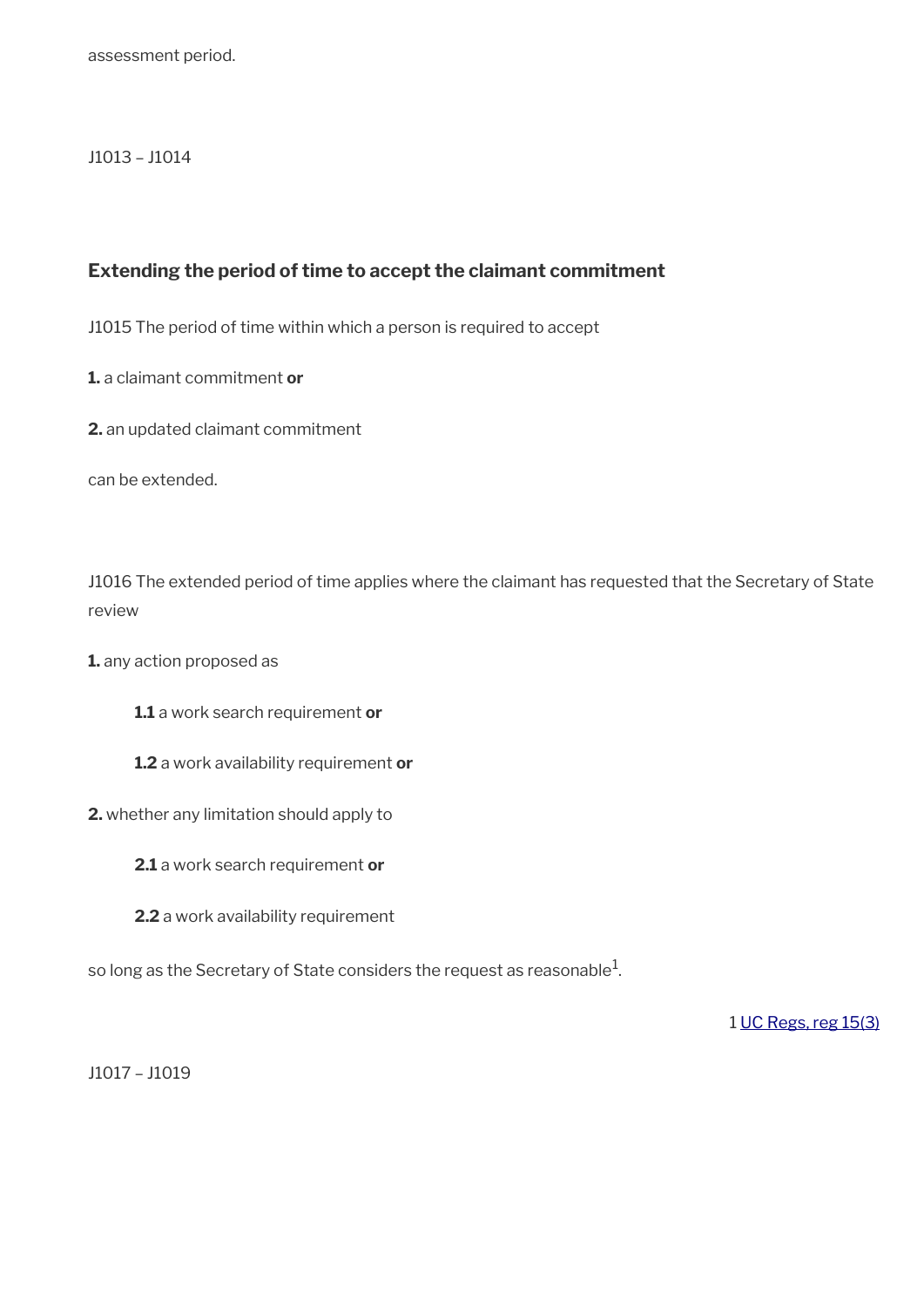# **Exceptions to the requirement to accept the claimant commitment J1020 - J1029**

### **Exceptions to the requirement to accept the claimant commitment**

J1020 A claimant is not required to meet the basic condition of entitlement of having to accept a claimant commitment if<sup>1</sup>

**1.** they lack capacity to do so (see J1021) **or**

**2.** exceptional conditions apply and it would be unreasonable to expect the claimant to accept one (see J1024) **or**

**3**. they are terminally ill (see J1027).

#### *[UC Regs, reg 16](https://www.legislation.gov.uk/uksi/2013/376/regulation/16)*

#### **Lacking capacity**

J1021 A claimant does not have to meet the basic condition of accepting a claimant commitment where they lack the capacity to do so $^{\rm 1}$ .

#### *1 [UC Regs, reg 16 \(1\)\(a\)](https://www.legislation.gov.uk/uksi/2013/376/regulation/16)*

J1022 If the claimant has an appointee in place (see ADM chapter  $\underline{A2}$  $\underline{A2}$  $\underline{A2}$ ), this may indicate that they lack the capacity to accept a Claimant Commitment, but this does not automatically exempt a claimant form the requirement to accept a claimant commitment; a decision should be made on the facts and circumstances of each individual case, based on the available evidence relative to that claimant's individual circumstances.

#### **Example 1**

Fiona has severe learning disabilities. She has made a claim to UC with an appointee completing the claim on Fiona's behalf. After a discussion with the appointee, Fiona's adviser at the Jobcentre decides that Fiona is not required to accept a claimant commitment because her learning disabilities mean that Fiona cannot understand the expectations or requirements in connection with a claim to UC.

#### **Example 2**

David makes a claim for UC with the help of his neighbour. The neighbour isn't David's appointee but is helping him with the claiming process. During the new claim interview with his adviser, it becomes apparent that David does not understand what is required of him with regards to entitlement to UC. The adviser decides that David should be referred for appointee action. An appointee is later authorised to act on David's behalf. David is not required to accept a claimant commitment.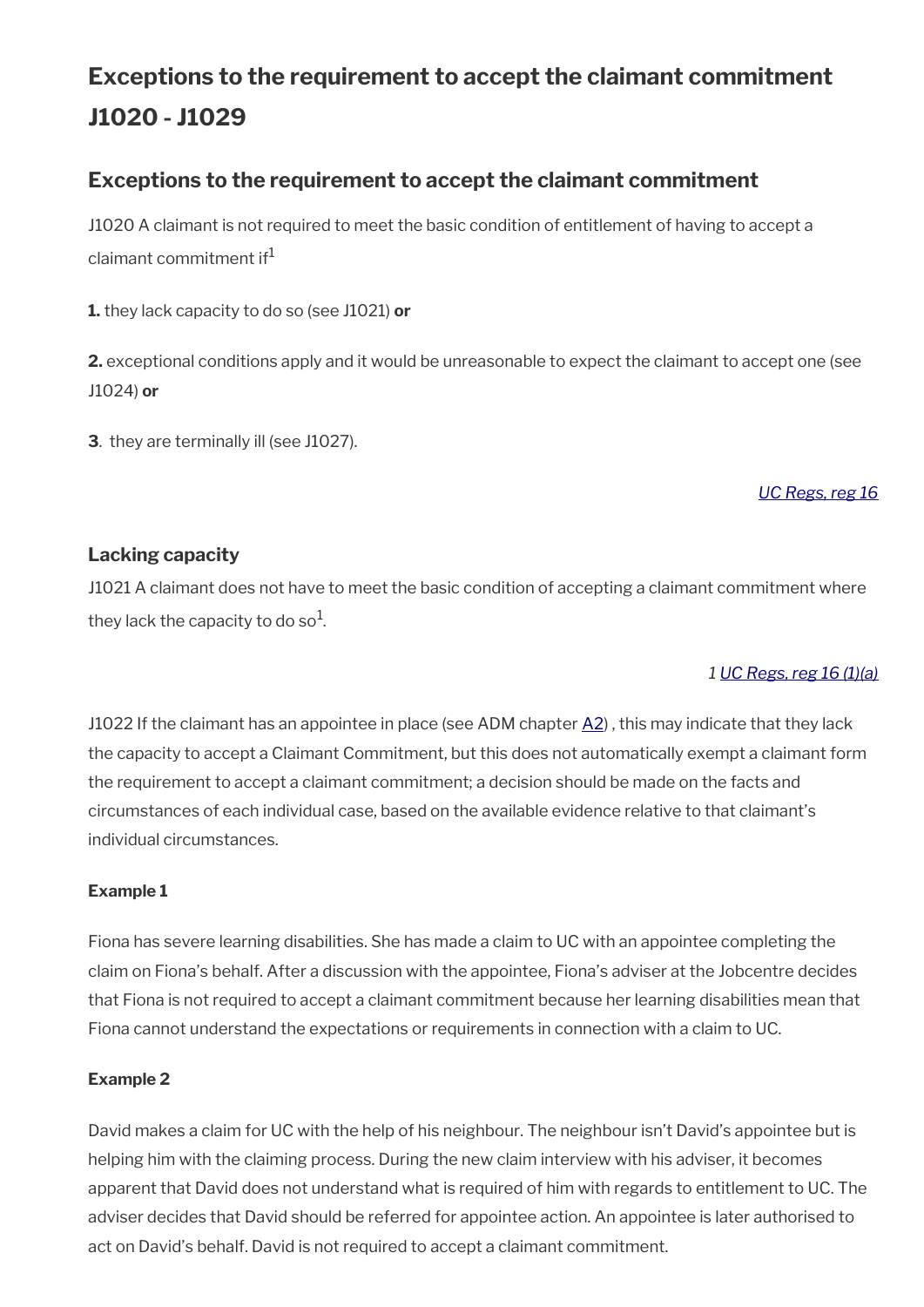Donald has learning difficulties and has an appointee in place. He lives in supported accommodation and is unable to manage his financial affairs. Donald is able to work but requires support to manage his fnances. Although Donald has an appointee the DM decides that he is able to engage with a work coach and undertake appropriate work-related activity. Therefore, Donald is considered to have the capacity to accept his Claimant Commitment and will be expected to do so.

J1023 Where it is accepted that a claimant lacks capacity then the requirement to accept a claimant commitment is lifted. An appointee is not required to accept a claimant commitment on the claimant's behalf and should not be asked to do so.

#### **Exceptional circumstances**

J1024 The claimant is not required to accept a claimant commitment where<sup>1</sup>

**1.** exceptional circumstances apply **and** 

**2.** it would be unreasonable to expect the claimant to accept a claimant commitment.

**Note:** Reasonable means fair and sensible in the circumstances. It would be for the DM to consider each case on it's own individual merits, facts and circumstances when considering whether exceptional conditions apply as per J1024 **2.** and whether it would be unreasonable.

#### *1 [UC Regs, reg 16\(1\)\(b\)](https://www.legislation.gov.uk/uksi/2013/376/regulation/16)*

J1025 Examples of when exceptional circumstances apply may include where

**1.** the claimant is incapacitated in hospital and is likely to be there for a considerable time

**2.** the Jobcentre is closed due to an emergency, for example, a fire or a flood

 ${\bf 3}.$  there is a domestic emergency preventing the claimant from accepting the claimant commitment $^{1}$ .

This list is not exhaustive. When determining whether or not exceptional circumstances apply, the DM should remember that the normal everyday meaning of "exceptional" is **"unusual; not typical".** Each case would be considered on its own individual merits, facts, circumstances and evidence and whether it was reasonable on the balance of probabilities.

**Note 1**: Once the exceptional circumstances have passed then the claimant is required to accept a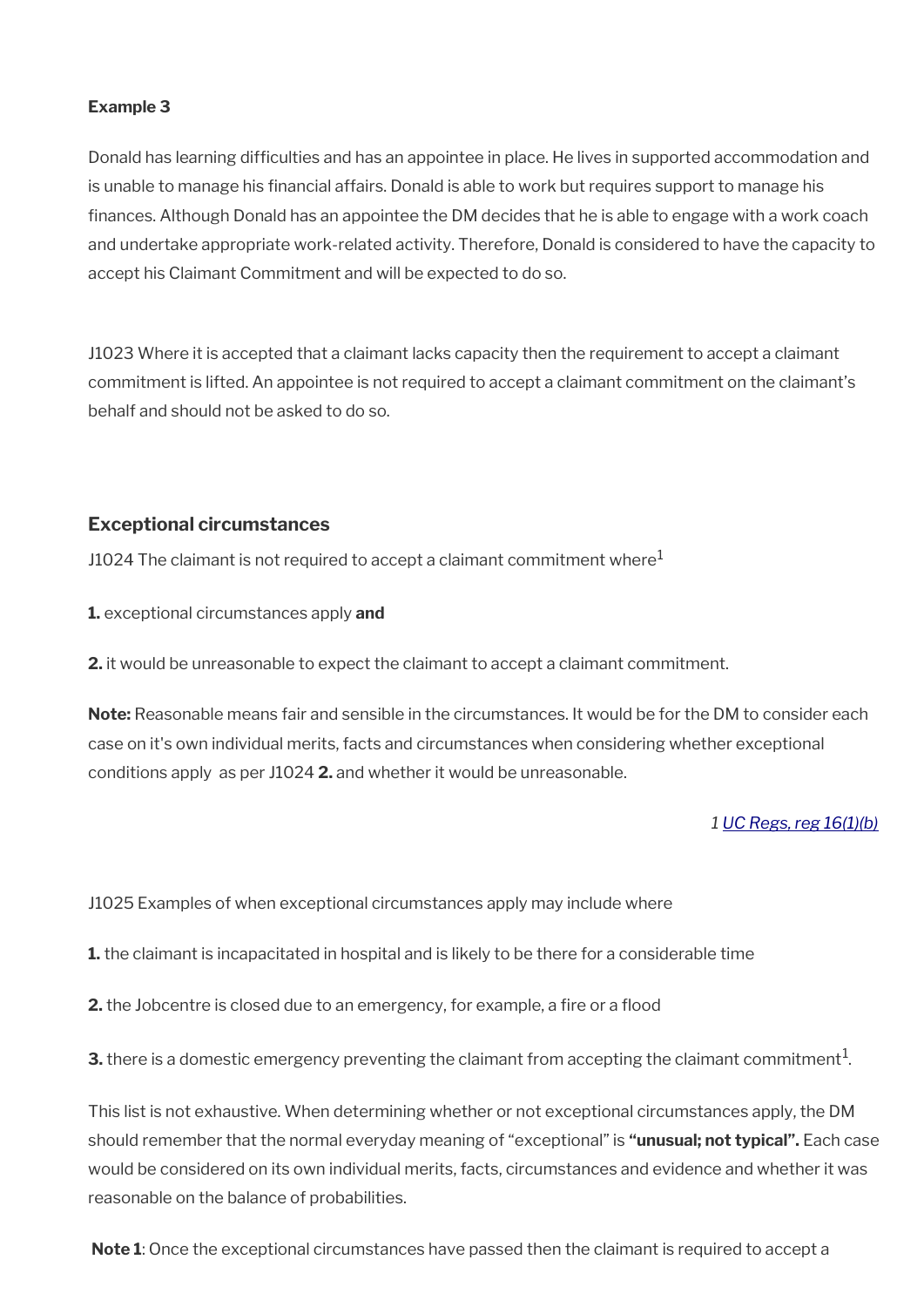claimant commitment.

**Note 2:** For guidance on accepting the claimant commitment during the coronavirus pandemic see J1029.

*1 [UC Regs, reg 2](https://www.legislation.gov.uk/uksi/2013/376/regulation/2)*

J1026 The DM has to take into account the circumstances of each individual case in deciding whether it is also unreasonable to expect the claimant to accept the claimant commitment.

**Note:** . For full and extensive guidance on what to consider when considering whether the circumstances are reasonable or not see the guidance on the principles of good reason in ADM Chapter K2.

#### **Example 1**

Nina made a claim to UC but due to a fre at the Jobcentre was unable to attend the meeting with her adviser to accept her claimant commitment. The DM treated Nina as having accepted her claimant commitment and so Nina became entitled to UC. Now that the Jobcentre is re-opened, Nina is sent new appointment details to accept her claimant commitment.

#### **Example 2**

Rose has made a claim to UC. On the day that she is due to meet her adviser to accept her claimant commitment she is, at short notice, given an appointment at her hospital to have a long awaited operation. Rose is expected to be in hospital for some time but is unsure for exactly how long at this stage. It would be unreasonable to expect Rose to cancel her operation in order to accept her claimant commitment. Once she has been discharged from hospital, another appointment can be booked with her to accept her claimant commitment.

#### **Example 3**

Kevin has made a claim to UC. On the day that he is due to accept his claimant commitment, he phones the Jobcentre to say that he cannot attend the interview in person because his boiler has broken and an engineer is due to fix it that day so he has got water and heating. The work coach asks Kevin to accept his claimant commitment by telephone appointment at a convenient time on that day so he can also be at home for the engineer to fix his boiler.

#### **Terminally ill**

J1027 Terminally ill means

**1.** that the claimant is suffering from a progressive disease **and**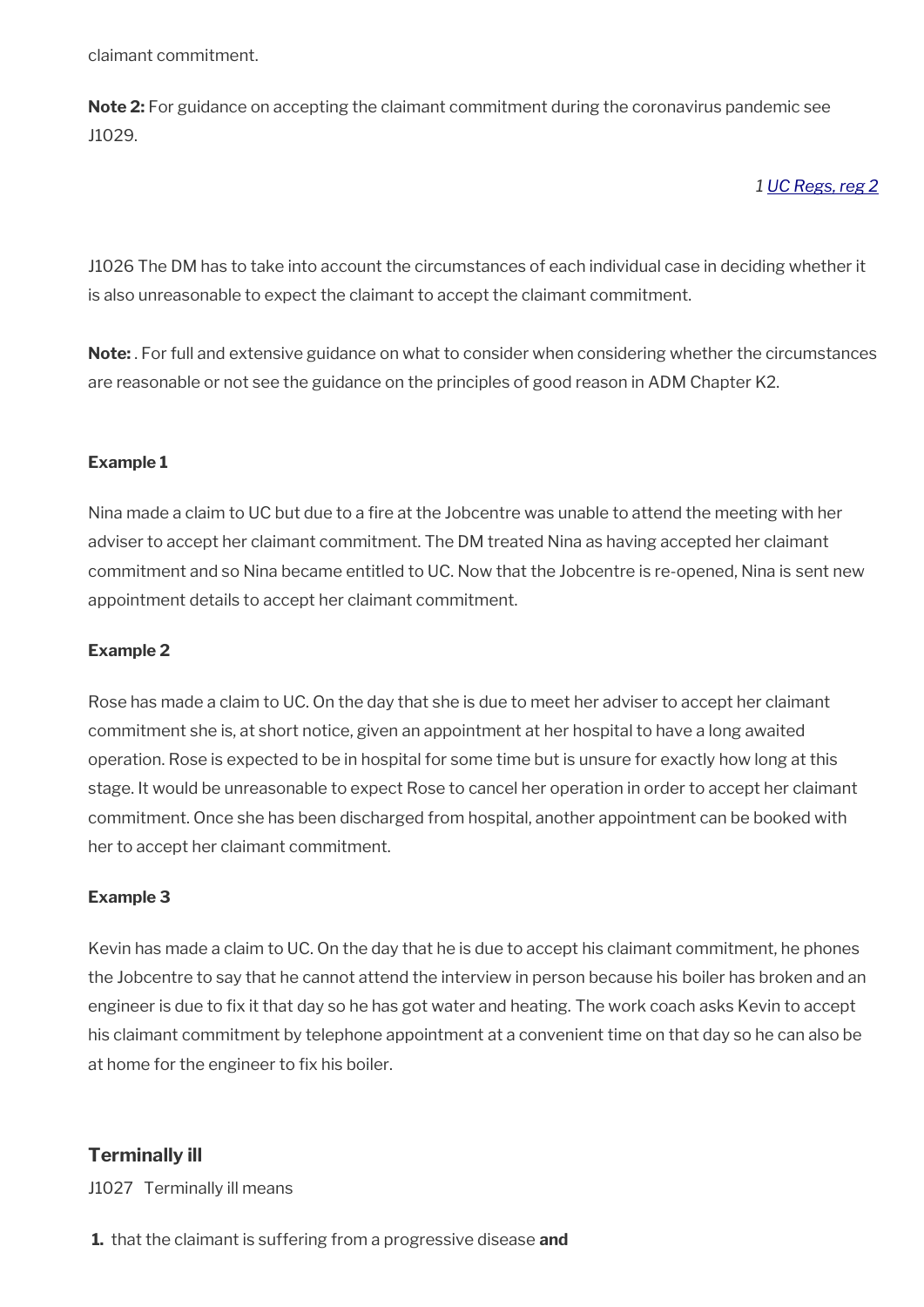**2**. that death in consequence of that disease can reasonably be expected within 12 months $^1$ .

**Note:** Legislation uses the terminology '**terminally ill'** but for operational purposes and communications the term **'end of life**' is used. DMs may see reference to either terminology but both have the same meaning as defined in J1027.

*1 [UC Regs, reg 2](https://www.legislation.gov.uk/uksi/2013/376/regulation/2)*

J1028 A claimant will not have to meet the basic condition of entitlement to have accepted a claimant commitment to be entitled to UC if the person is terminally ill $^{\rm 1}$  as per J1027.

*1 [UC Regs, reg 16\(2\)](https://www.legislation.gov.uk/uksi/2013/376/regulation/16)*

#### **Coronavirus exceptions**

J1029 From 30.3.20 conditionality was suspended for three months due to the Coronavirus pandemic. During the period 30.3.20 to 30.6.20 claimants were given auto-generated claimant commitments as it was unreasonable in the circumstances to require claimants to attend an interview at the Jobcentre to set and accept a claimant commitment.

From 1.7.20 the requirement to accept a claimant commitment was reintroduced and the claimant commitments of existing claimants would have to be reviewed and updated. This would normally require attendance at an interview to set and accept the new claimant commitment. The guidance at J1030 et seq on reviewing the claimant commitment applies.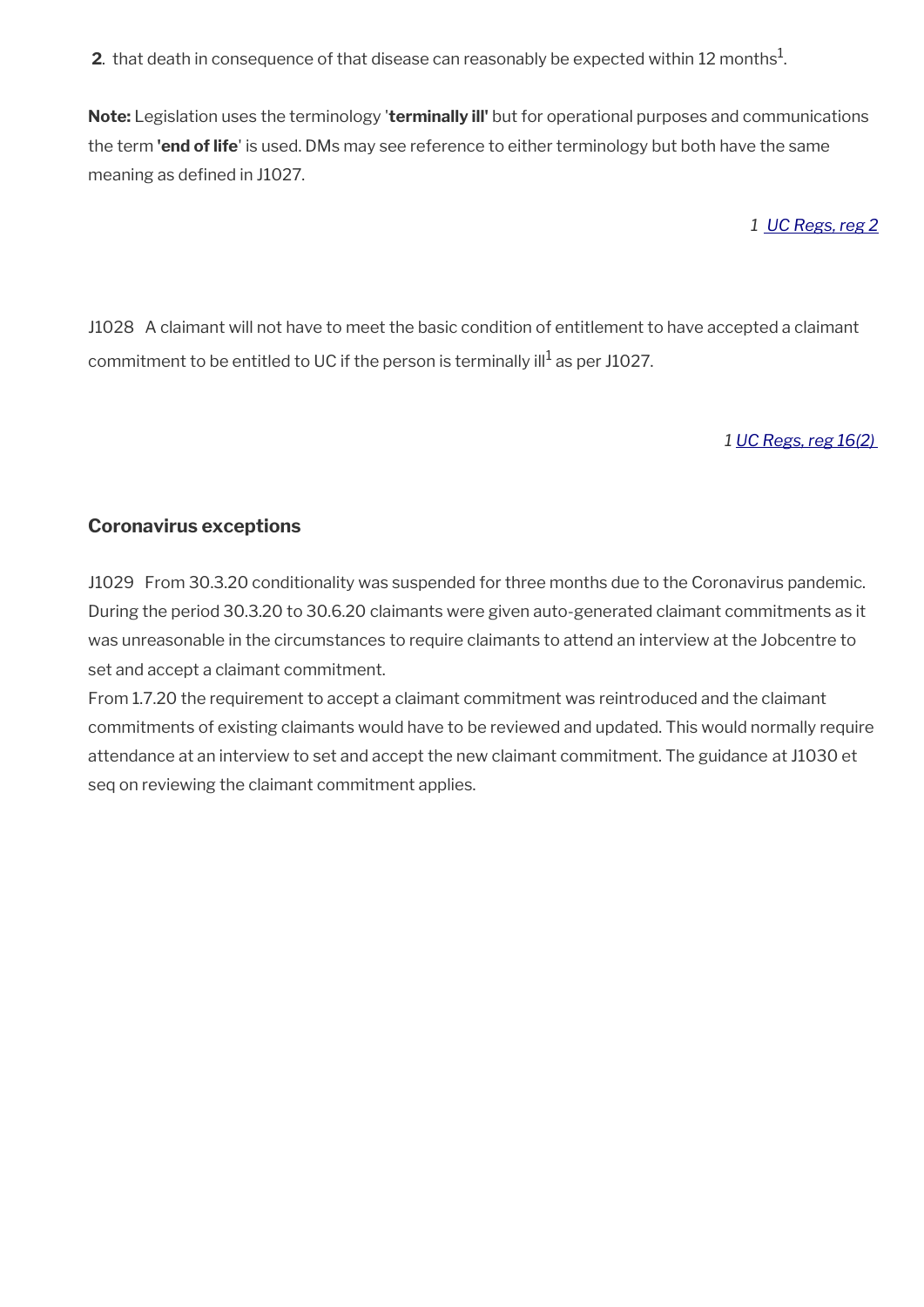# **Reviewing the claimant commitment J1030 - J1999**

### **Reviewing the claimant commitment**

J1030 A claimant commitment can be reviewed and updated at such time as the Secretary of State sees fit $^1$ .

#### 1 [WR Act 12, s 14\(2\)](https://www.legislation.gov.uk/ukpga/2012/5/section/14)

**Note:** It is important that the claimant commitment should be reviewed and revised on a regular basis to ensure it is up to date and refects the work-related requirements that are appropriate to the claimant's individual circumstances and the local jobs market supporting obtaining paid work (more or better-paid work). A claimant's circumstances can change suddenly and frequently and a requirement that was reasonable at the time they entered into their claimant commitment may no longer be reasonable. Any changes in circumstances must be dealt with promptly to refect any new or changed requirements in light of emerging claimant needs and fuctuating individual and local circumstances including, for example, coronavirus related restrictions.

J1031 Where a claimant commitment has been reviewed and updated then the claimant is required to accept it as the most up to date version in order to retain entitlement to UC $^{\rm 1}$ .

**Note 1:** Usually this will require participation in an interview to discuss, draw up and ask the claimant to accept the revised commitments (see further guidance at J1034).

**Note 2:** Until the claimant takes part in a meeting to draw up and accept new commitments the most up to date version is the one in place that the claimant previously accepted.

**Note 3:** If the claimant fails to take part (attend) the interview the DM will consider a sanction (see J1034). If the claimant takes part in the interview but fails or refuses to accept the new commitments a cooling off period will be set for the claimant to reconsider (see J1032).

> 1 [WR Act 12, s](https://www.legislation.gov.uk/ukpga/2012/5/section/14) [14\(5\)](https://www.legislation.gov.uk/ukpga/2012/5/section/14)

J1032 A 'cooling off' period (see J1009) can also apply when a claimant commitment is reviewed. During this period the claimant commitment previously accepted remains in place and the claimant will be expected to comply with any work-related requirements accepted as part of that, unless to do so would be unreasonable in the individual circumstances. For guidance on what to consider when deciding what may be unreasonable see the guidance on good reason in ADM Chapter K2.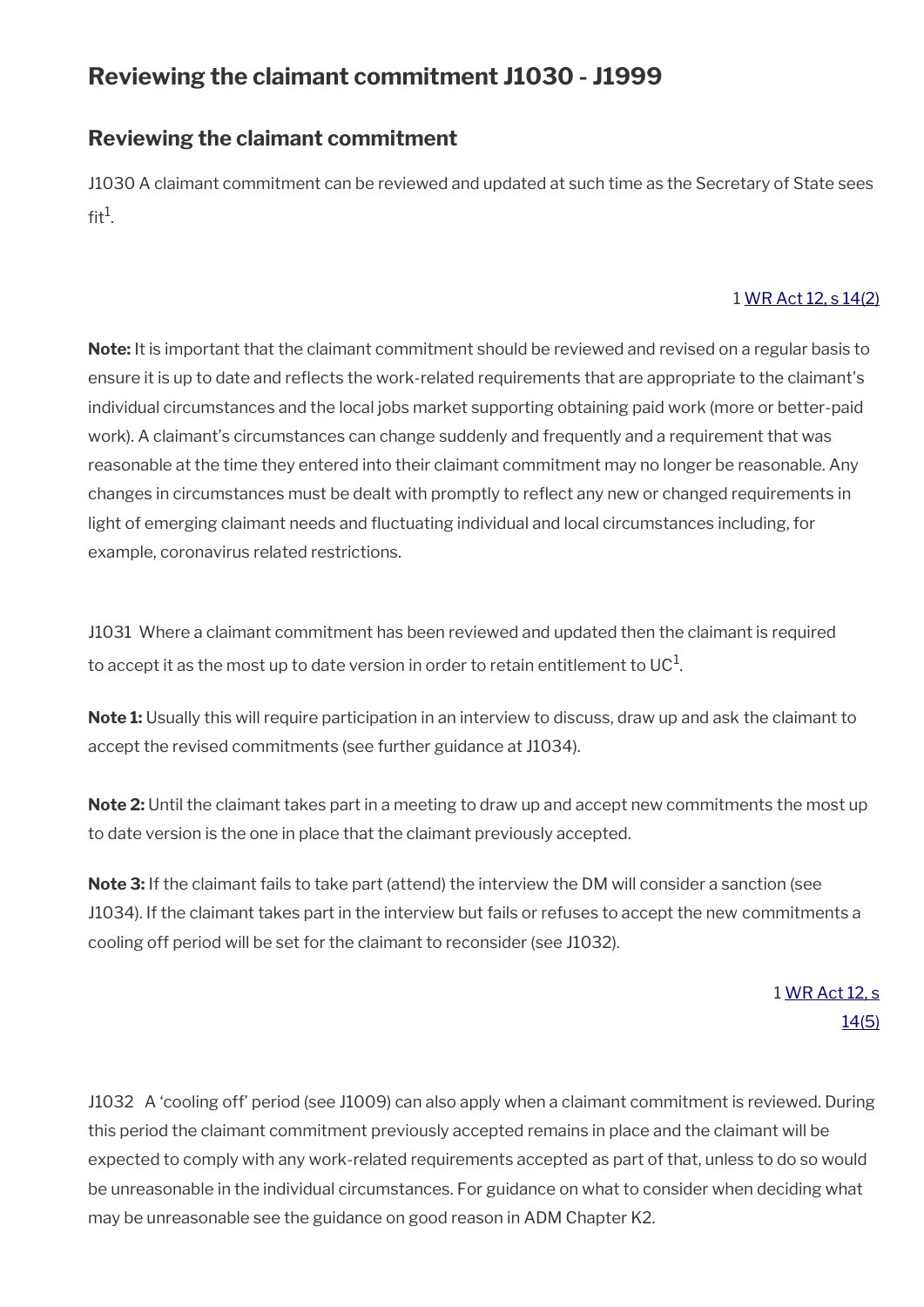**Note:** If the claimant has still failed or refused to accept the new commitment at the end of the cooling off period the DM will end the award of UC.

J1033 When there is a change of circumstances that means a claimant moves between conditionality groups, they will be required to accept a revised claimant commitment to refect their new circumstances. Changes in circumstances are taken into account immediately for conditionality purposes and the conditionality group is changed when the change of circumstances is notifed. Claimants (and their partners) **must** always be placed in the correct group. They **must**

**1.** know exactly what they are expected to do in return for UC **and**

**2.** have an up to date claimant commitment which refects their up to date individual circumstances.

**Note:** It is important claimants are made aware of any change promptly including any consequences of sanctions that may be appropriate, so they can continue to meet their conditionality requirements.

J1034 Where a claimant commitment is to be reviewed, taking part in an interview can be set as a requirement for the claimant even if taking part in an interview is not included on the current claimant commitment. The claimant **must** be separately and correctly informed of the date, time and place of the appointment, the reasons for the interview and the consequences of failing to take part in that appointment<sup>2</sup>.

**Note 1:** There is no legal basis to consider ending the award of UC for not having a new claimant commitment since the previous claimant commitment still applies, but requirements can be set outside of the claimant commitment, if it is reasonable to do so, by requiring participation in an interview to set the new requirements (see further guidance in ADM Chapter K5321 et seq). Any failure to comply with a requirement to participate in a commitments review for no good reason, i.e. they fail to attend the interview, is a sanctionable failure and not reason to suspend or terminate the award of UC. The guidance on low-level sanctions in ADM Chapter K5 will apply.

**Note 2:** The guidance in **Note 1.** applies equally to those claimants who had an auto-generated claimant commitment during emergency procedures for the Covid 19 pandemic in 2020. Following the reintroduction of work-related requirements the claimant has to be asked to take part in an interview to accept new commitments and any failure to comply with the interview for no good reason may result in a low-level sanction but would not give grounds to terminate the award of UC. See **Example 4**.

**Note 3:** Only if the claimant attends the interview as required but refuses or fails to accept the new commitments can the DM consider terminating the award of UC after a cooling off period (see guidance at J1010, J1031 and J1032).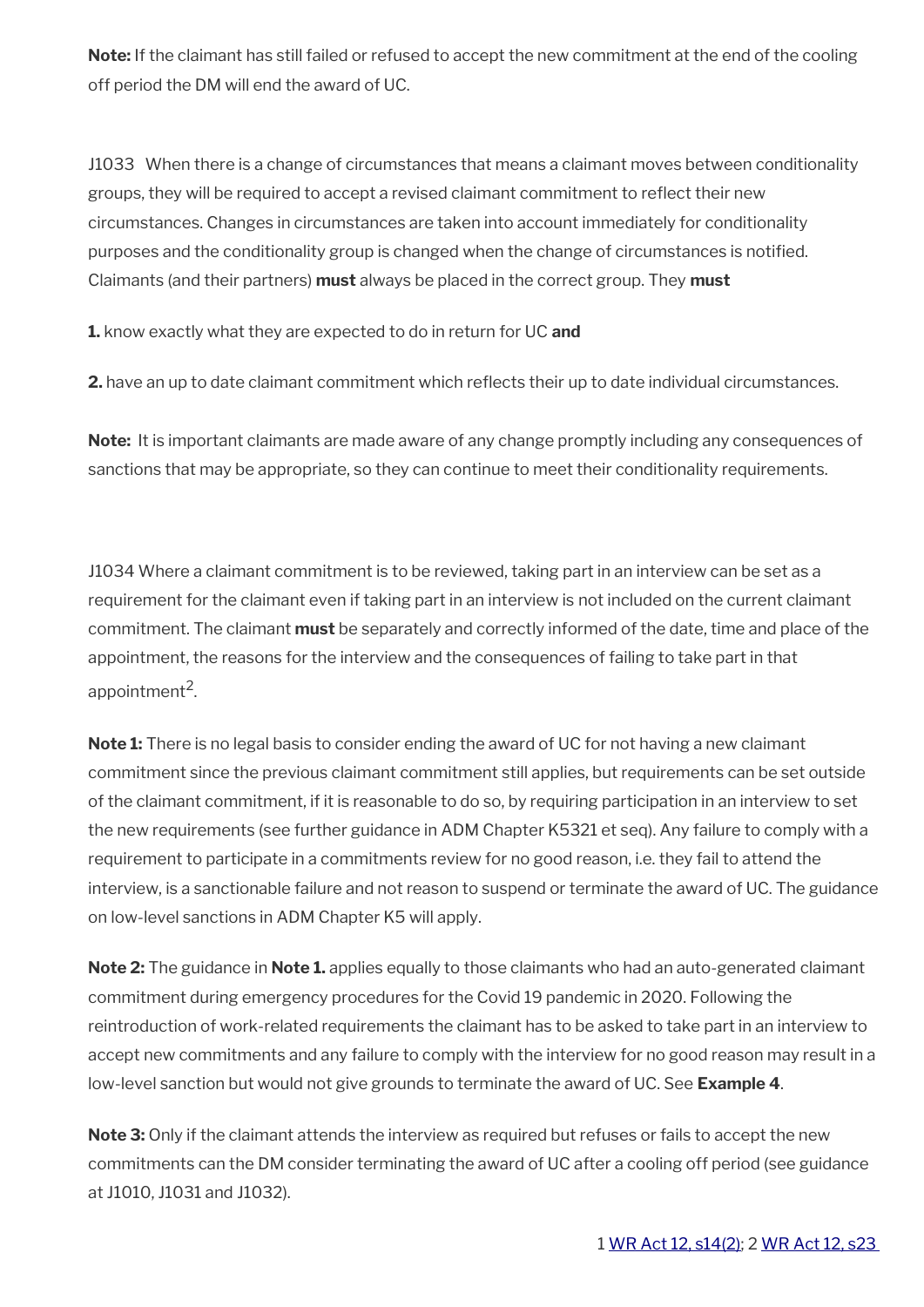Rory has been in receipt of UC for three months. He has no work and has failed to fnd any since losing his job in retail prior to his claim for UC. Rory has worked in retail for all of his working life. Rory's claimant commitment includes his work search requirements which are mainly centred on looking for work in his former occupation. Rory's work coach decides that Rory's work search should now be broadened to also include work other than just retail work. Rory's claimant commitment needs updating to refect this wider work search requirement.

Rory is required to participate in a commitments review interview to discuss and accept an updated claimant commitment. If Rory fails to attend the interview the DM will consider a sanction. If Rory attends the interview but fails or refuses to accept the new commitments the DM will set a cooling off period and if Rory has still not accepted the new commitments at the end of the cooling off period the DM will end the award of UC.

#### **Example 2**

Boris is in the no work-related requirements group as his earnings exceed his individual threshold (see ADM Chapter J2), with an appropriate claimant commitment in place. The company that Boris works for is downsized with the result that Boris' hours of work are reduced to a level that now bring his earnings below his individual threshold and move him into the all work-related requirements group. Boris is asked to take part in an interview to discuss the new requirements that will now be expected of him in the all work-related requirements group. Boris is notifed of this appointment in a 'To Do' which is set in his journal.

If Boris fails to attend the interview the DM will consider a sanction.

If Boris attends the interview but fails or refuses to accept the new commitments the DM will set a cooling off period and if Boris has still not accepted the new commitments at the end of the cooling off period the DM will end the award of UC.

#### **Example 3**

Katie is in receipt of UC and has a daughter who's 1st birthday is on 14.2.21. This means Katie will be moved from the no work-related requirements group into the WFI only group from 14.2.21 and a new claimant commitment will be required to refect the new work related group. Although Katie's current claimant commitment does not require her to attend WFI's, Katie can be required to meet a connected requirement to participate in an interview in order to set and accept a new claimant commitment. This requirement is set outside of the current claimant commitment. See further guidance in ADM Chapters J2 and J3.

If Katie fails to attend the interview the DM will consider a sanction.

If Katie attends the interview but refuses or fails to accept the new claimant commitment the DM will set a cooling off period, at the end of which, if Katie has still not accepted the new commitments the award of UC will end.